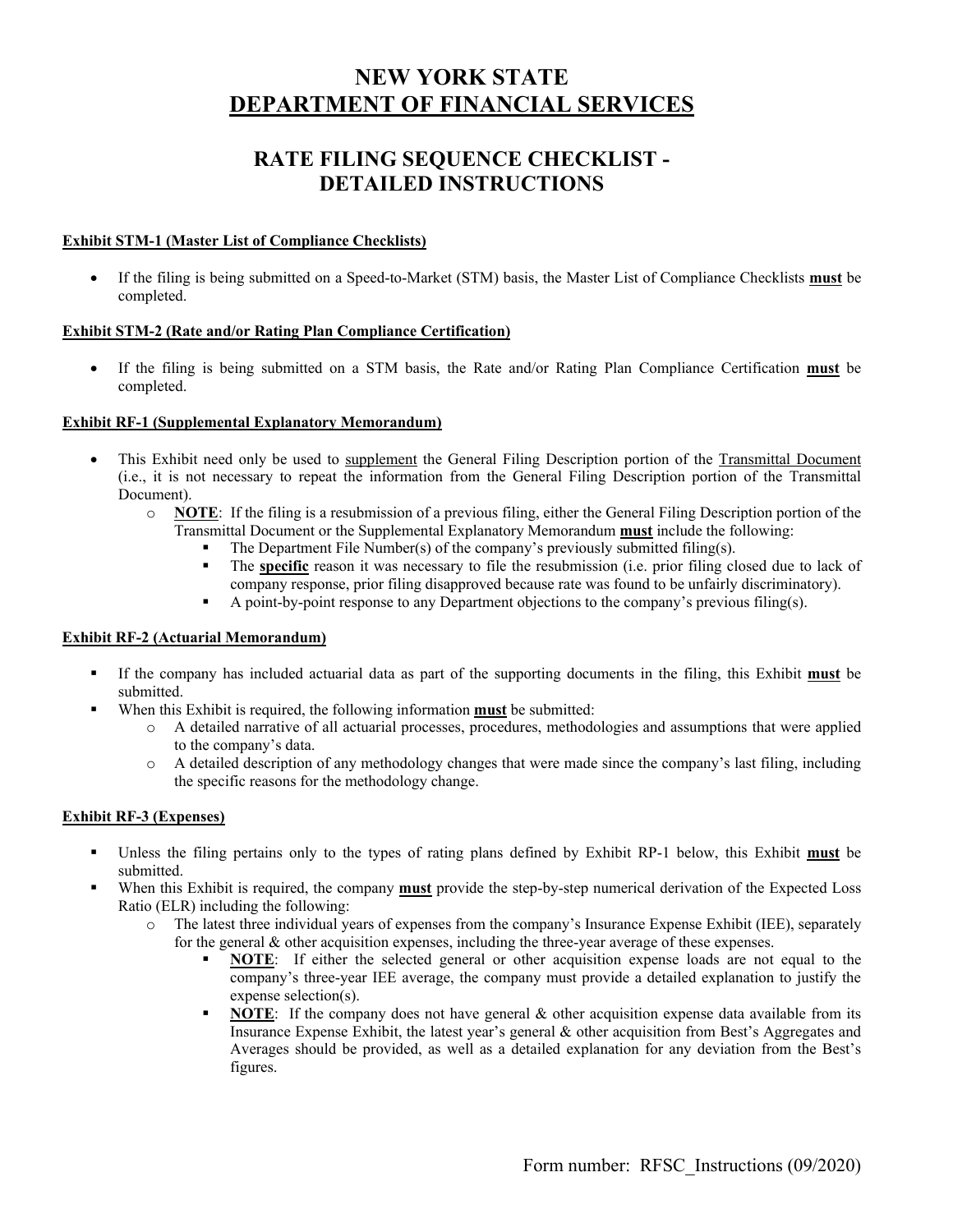- o The selected commission load based on the expected commissions to be paid in New York for the program to which the filing pertains.
	- **NOTE**: Contingent commissions are not permissible to be included with the commission load or as a stand-alone expense item.
- o The step-by-step numerical derivation of the selected NY-specific loading for taxes, licenses & fees.
- o A detailed explanation of any other expense item that has been included.
	- **NOTE**: Reinsurance expenses, which are only considered for personal lines property insurance, are required to be separately supported and explained on Exhibit SUPP-2.
- o The selected profit loading.
- o The selected investment income loading.
	- **NOTE**: The investment income loading, which **must** be different between long-tail liability lines and short-tail property lines (such as for automobile liability and physical damage), is required to be separately supported on Exhibit RF-4. In addition, please note that if the target return-on-equity or surplus methodology is being used, there will be no separate investment income load in the expected loss ratio; rather, the selected profit provision is calculated by taking into account the investment income on surplus and underwriting operations. In this instance, the company should note that the target return-on-equity or surplus investment income methodology was used and, therefore, the selected profit load already contemplates the investment income provision.
- If the company has proposed to use an expense constant, the step-by-step numerical derivation and support of such expense constant **must** be provided, as well as a detailed explanation/calculation of how the other expense items have been adjusted to contemplate the separate expense constant.

## **Exhibit RF-4 (Investment Income)**

- When Exhibit RF-3 is otherwise required, this Exhibit **must** be provided.
- When this Exhibit is required, the company **must** provide the step-by-step numerical derivation of the investment income provision, as well as the detailed support for each assumption used in the calculation.
	- o **NOTE**: In the event the filing is for more than one major line and/or subline of insurance, the company **must**  develop separate investment income provisions for the short-tailed (property) and long-tailed (liability) lines of insurance.

## **Exhibit RT-1 (Side-by-Side Comparison)**

- The company **must** provide a side-by-side comparison of all current and proposed rates, rating factors, debits, credits and other rating charges, **including those contained in the company's rating rules**, **as well as the corresponding percentage change**, for which a new or revised rate, rating factor, debit, credit or other rating charge is being proposed.
	- o **NOTE**: If the company is proposing a rate, rating factor, debit, credit or other rating charge for which no current rate, rating factor, debit, credit or other rating charge currently exists, the side-by-side comparison **must still be provided**, and the "current" rate, rating factor, debit, credit or other rating charge **must** be noted as "not applicable". Similarly, if the company is proposing to withdraw a rate, rating factor, debit, credit or other rating charge, the side-by-side comparison **must still be provided**, and the "proposed" rate, rating factor, debit, credit or other rating charge must be noted as "not applicable".

## **Exhibit RT-2 (Policyholder Rate Level Changes)**

- If any of the company's existing policyholders are affected by the proposed rates, this Exhibit **must** be submitted.
	- When this Exhibit is required, the following information **must** be submitted, **separately** for each company:
		- o The step-by-step numerical derivation of the overall rate effect, as well as the largest and smallest cumulative rate changes **on a per policyholder basis**.
			- **NOTE**: The **LARGEST** cumulative rate change refers to the **most positive policyholder increase**  (if all policyholders are receiving decreases, the largest cumulative rate change refers to the least negative policyholder decrease). The **SMALLEST** cumulative rate change refers to the **most negative policyholder decrease** (if all policyholders are receiving increases, the smallest cumulative rate change refers to the least positive policyholder increase). The overall rate effect must always fall between the largest and smallest cumulative rate effects.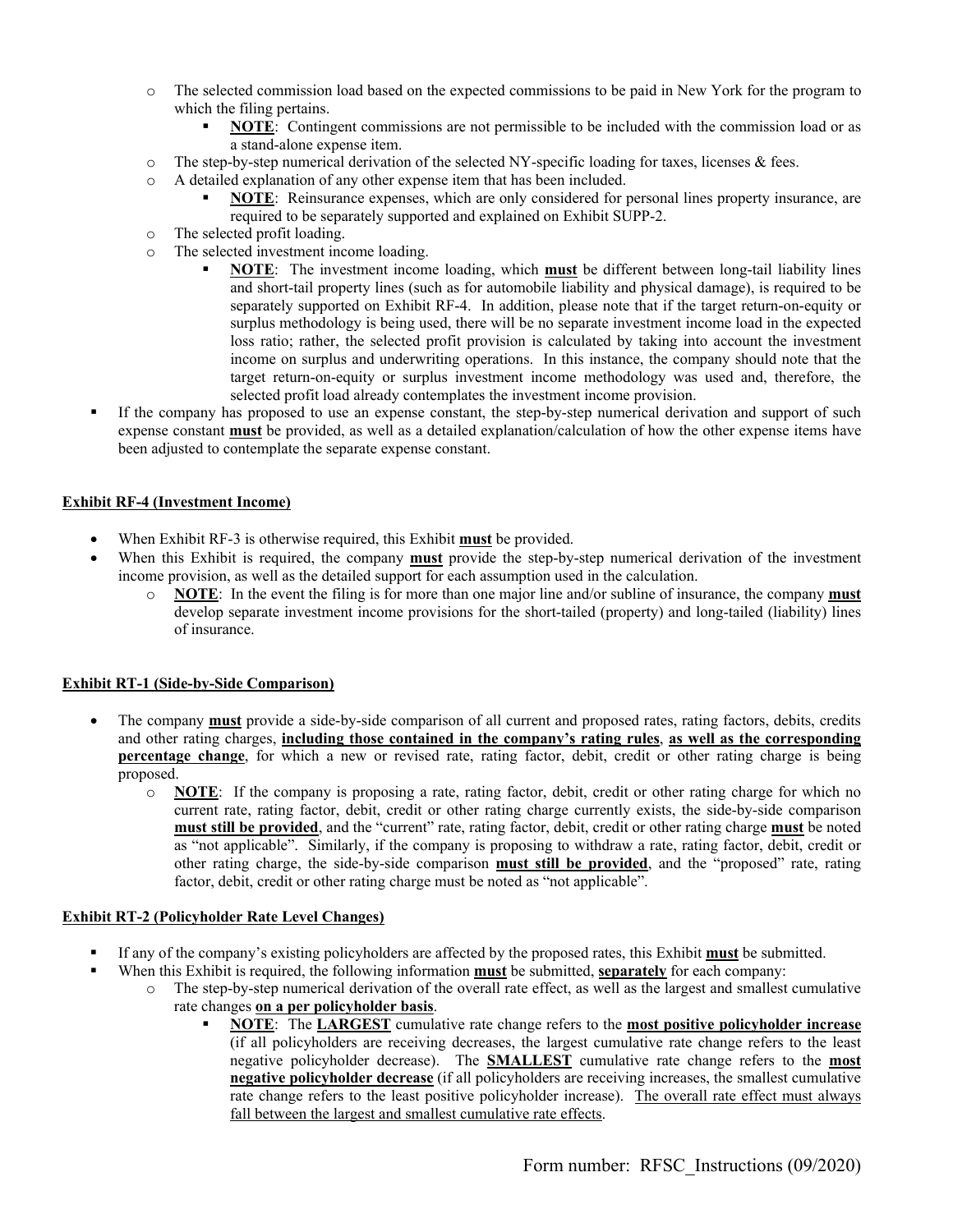- $\circ$  A written description of the policy characteristics of the insured(s) to whom the largest and smallest cumulative rate effects apply (e.g. territory 4, \$100,000 amount of insurance, \$500 deductible).
- o The number of risks affected by the largest and smallest cumulative rate changes.
- o The corresponding dollar amounts of these largest and smallest cumulative rate changes.
- o A histogram that shows the annual written premium and number of policyholders affected by ranges of rate changes in increments of 10% (i.e.  $-10\%$  to  $-20\%$ , 0% to  $+10\%$ , etc.).
- o The largest single dollar increase for any renewal insured, including a written description of the policy characteristics of the insured to whom the largest single dollar increase applies.
	- **NOTE**: The insured affected by the largest **dollar** increase is likely not the same insured who is affected by the largest **percentage** increase.

## **Exhibit RT-3 (Policy Counts)**

• The company **must** show the number of policies insured statewide and the number of policies issued in each rating territory, as of the date of the company's filing, for the program being filed, **separately** for each company.

## **Exhibit RT-4 (Insurer & Program Information)**

- This Exhibit **must** be submitted for all personal lines property rate filings, rate filings for any other line of insurance wherein any policyholder will receive more than a 15% rate increase, rate filings wherein the company has proposed a new, unique or unusual rating concept or element, and rate filings for new market entrants.
	- When this Exhibit is required, the following information **must** be submitted:
		- o How this filing affects or relates to the company's overall business plan.
		- o The company's approximate market share for the line of insurance for which the filing is being made, in relation to the overall marketplace.
		- o Whether the line of business subject to the filing is a "bread-and-butter" product for the company.
		- o Whether the line of business represents a specialty or "niche" market for the company.
		- o Whether the program provides a market for under-served classes of risks, or substandard risks.
		- o Whether any reinsurance agreements exist on the business subject to this filing, and the effect such agreements have on the proposed rates being filed, as well as overall product pricing.
		- $\circ$  The distribution channel(s) that are used to market this program.
		- o The number, location and distribution of the company's producer force and claims offices (including use of MGA's, TPA's, etc.).
		- o The primary geographic regions in which this program is, or will be, marketed.
		- o A statement of whether this business has historically been profitable for the company, and how the profitability compares to the company's competitors.
		- o The company's prospective outlook for the program.
		- o A listing of the company's most recent four rate level changes, when applicable, including:
			- $\blacksquare$  the new and renewal effective dates of each revision
				- $\blacksquare$  the overall rate impact of each revision
				- $\blacksquare$  the general subject matter of each revision
		- o For new market entrants, the company's expected annual premium writings for the current and following years.
		- o Any other information deemed relevant by the company.

## **Exhibit RT-5 (Flex-Rating Information)**

- If any portion of the filing is subject to flex-rating, as described under Sections 161.4-161.6 of Regulation 129 (applicable to commercial lines), or under Section 163.1-163.4 of Regulation 153 (applicable to private passenger automobile) this Exhibit **must** be submitted.
- When this Exhibit is required, the following information **must** be submitted:
	- o **For both Commercial Lines and Private Passenger Automobile**:
		- The percentage flex band that applies to the market affected by the filing.
		- A comparison of the overall rate level effect with the flex band.
			- **NOTE**: If the cumulative overall rate level effect from either the proposed filing only or from all rate filings that have been implemented in the preceding 12-month period prior to the proposed effective date exceeds the flex band, the company **must** indicate its understanding that the filing is **PRIOR APPROVAL**.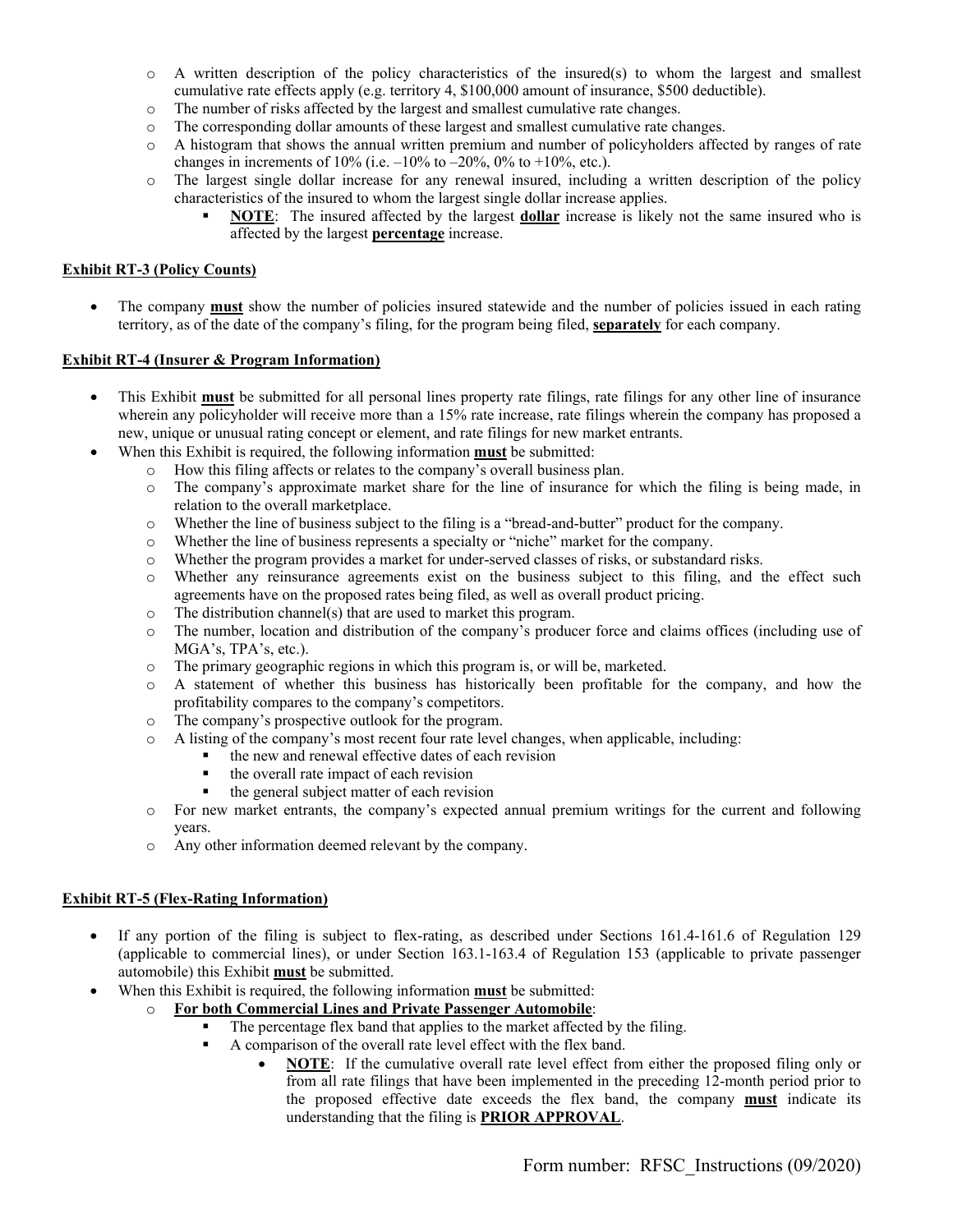- o **EXCEPTION**: For private passenger automobile, if the company had previously implemented one or more overall flex-rating decreases in the preceding 12-month period **AND** the overall rate level effect from the proposed filing (whether an increase or decrease) does not exceed the flex band, **THEN** the proposed filing is **NOT** considered to be **PRIOR APPROVAL**.
- A statement of whether the insurer is proposing any new or revised classification definitions.
	- **NOTE**: If the company is proposing any new or revised classification definitions, the company **must** indicate its understanding that the filing is **PRIOR APPROVAL**.

## o **Additional information required for Commercial Lines**:

- A statement of whether the insurer has made three or more rate filings affecting this market in the preceding twelve months.
	- **NOTE**: If the company has made three or more rate filings affecting this market in the preceding twelve months, the company **must** indicate its understanding that the filing is **PRIOR APPROVAL**.
- The step-by-step numerical derivation of the 20% upper and lower policyholder rate change limitations to the flex band (the upper limit being calculated as the overall rate change, expressed as a decimal, multiplied by 1.20; the lower limit being calculated as the overall rate change, expressed as a decimal, multiplied by 0.80), and a comparison of the proposed largest and smallest cumulative rate effects on a per policyholder basis with the calculated upper and lower policyholder rate change limitations.
	- **NOTE**: If the proposed largest or smallest cumulative rate effect on a per policyholder basis exceeds the upper or lower policyholder rate change limitations described above, the company **must** indicate its understanding that the filing is **PRIOR APPROVAL**.

# o **Additional information required for Private Passenger Automobile**:

- A statement of whether the renewal impact of the rate change on any one policyholder exceeds plus or minus 30%, whether from the proposed filing only or from the combination of all rate filings that have been implemented in the preceding 12-month period prior to the proposed effective date.
	- **NOTE**: If the renewal impact of the rate change on any one policyholder exceeds plus or minus 30% under the scenarios described above, the company **must** indicate its understanding that the filing is **PRIOR APPROVAL**.
- A statement of whether the company has previously implemented a prior approval overall rate increase, or two flex-rating overall rate increase filings in the prior 12-month period, and this filing is for an overall rate increase.
	- **NOTE**: If the company has previously implemented a prior approval overall rate increase, or two flex-rating overall rate increase filings in the prior 12-month period, and this filing is for an overall rate increase, the company **must** indicate its understanding that the filing is **PRIOR APPROVAL**.

## **Exhibit RSO-1 (Rate Service Organization Adoptions)**

- If the filing includes the adoption of one or more reference filings from a Rate Service Organization, this Exhibit **must** be submitted.
- The company **must** separately list each Rate Service Organization **RATE** and **RULE** filing that is being adopted, along with the proposed deviation from the Rate Service Organization rate or rule filing (the preferred format is to provide a table that lists the Rate Service Organization rate and rule filing designation in the first column, and the corresponding company deviation in the second column).
	- o **NOTE**: If the company is adopting a Rate Service Organization rate or rule filing **WITH NO MODIFICATION**, this must be explicitly indicated by the company.
- The company **must** separately list each Rate Service Organization **LOSS COST** filing that is being adopted. In doing so, the following information must be provided:
	- o Each proposed loss cost modification (by line, sub-line, territory, class, etc.).
	- o The corresponding current loss cost modification.
	- o The percentage change in loss cost modification (calculated as the **PROPOSED** loss cost modification divided by the **CURRENT** loss cost modification).
	- o The proposed expected loss ratio (as calculated from Exhibit EXP-5).
	- o The corresponding current expected loss ratio.
	- o The percentage change in expenses (calculated as the **CURRENT** expected loss ratio divided by the **PROPOSED** expected loss ratio).
	- o The proposed loss cost multiplier (calculated as the proposed loss cost modification divided by the proposed expected loss ratio).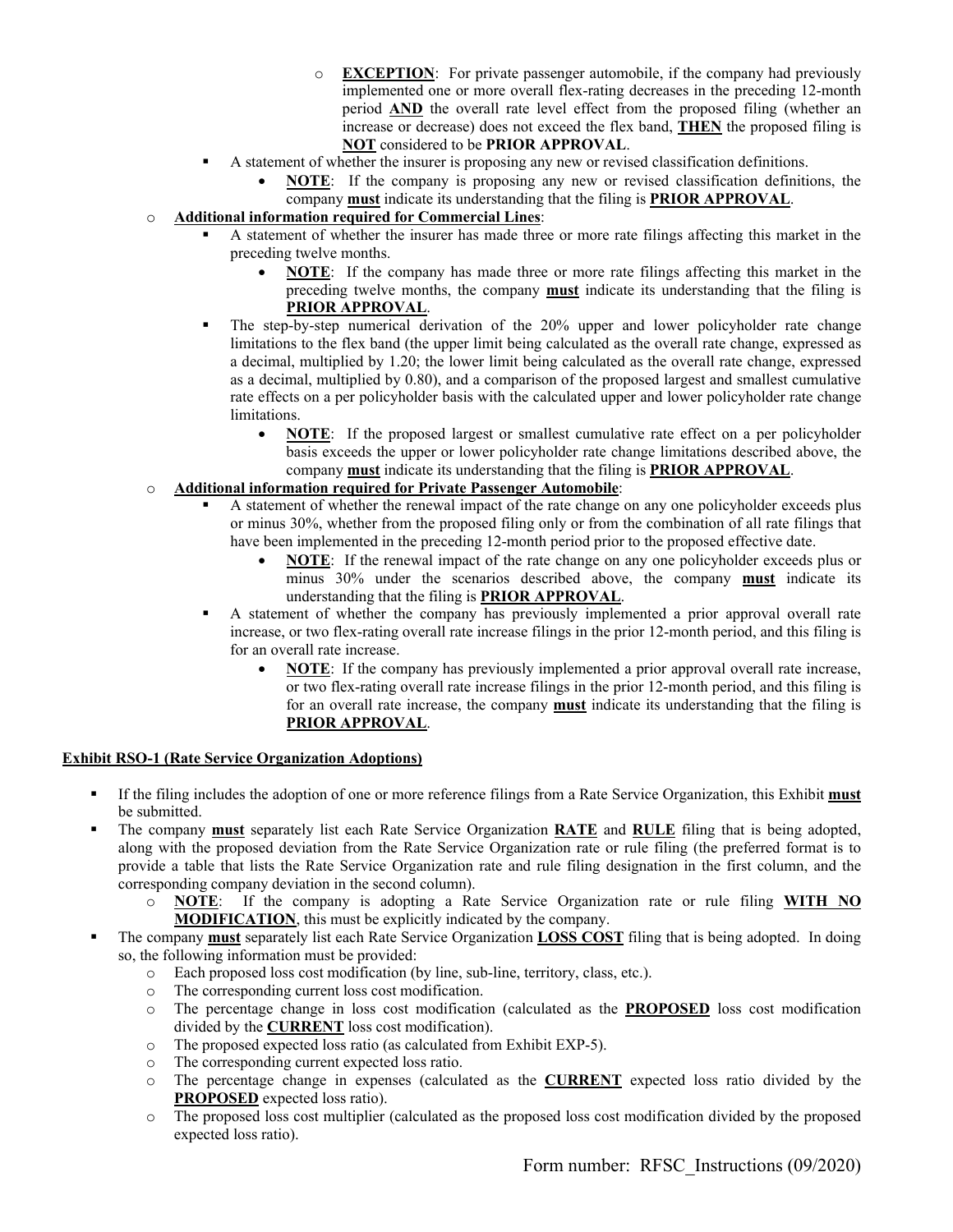- **NOTE**: All differences between an insurer's Expense Ratio (calculated as the inverse of the expected loss ratio) **must** be shown as **LOSS COST MODIFICATIONS**, regardless of the reason for the difference.
- o The current loss cost multiplier.
- o The percentage change in loss cost multipliers (calculated as the **PROPOSED** loss cost multiplier divided by the **CURRENT** loss cost multiplier).
	- **NOTE**: The percentage change in loss cost multiplier **must** equal the product of the percentage change in loss cost modification and the percentage change in expense.

## **Exhibit RSO-2 (Loss Cost Modification Support)**

- The company **must** provide the complete, detailed support of **each** loss cost modification.
	- o **NOTE**: This support is **still** required even if a proposed loss cost modification is the same as the one the company already has in effect.
		- **EXCEPTIONS:** Loss cost modifications that remain at unity (1.00) and company deviations that remain the same are not required to be re-supported with each filing. If either of these two exceptions applies, the company should clearly advise of such.

## **Exhibit EXP-1 (Overall Rate Indications)**

- If the company is basing its proposed rates, either in part or in full, on experience, this Exhibit, as well as Exhibits EXP-2, EXP-3 and EXP-4, **must** be submitted.
- When this Exhibit is required, the following information **must** be submitted:
	- o The step-by-step numerical derivation of the credibility-weighted overall indicated rate level change.
		- **NOTE**: If the filing involves more than one major line and/or subline of business, the company **must** develop an overall indicated rate level change for each major line and/or subline.
			- **EXAMPLE**: If a company is making a commercial automobile filing and is revising rates for both liability and physical damage, it **must** develop, **at a minimum**, separate overall indicated rate level changes for the liability coverages and for the physical damage coverages.
		- **NOTE**: All rate level indications for a **liability** line of insurance **must** be done on a basic limits basis in order to prevent large fluctuations in the indications, with two exceptions:
			- **EXCEPTION 1**: If basic limits data is not currently available, the company may use total limits data **provided there is an accompanying explanation of the specific steps the company is taking to ensure that basic limits data will be available to review for future rate filings**.
			- **EXCEPTION 2**: Filings for private passenger automobile insurance may continue to use total limits data.
		- **NOTE**: If the proposed rate changes are not in line with the company's indicated changes, the company **must** complete Exhibit JDG-1.

## **Exhibit EXP-2 (Earned Premium Adjustments)**

- The company **must** provide the numerical derivation and support of **all** earned premium adjustments that were included in the development of the rate level changes. **Examples** of these adjustments include:
	- o Current rate level (on-level) factors
	- o Premium trend factors
		- **NOTE**: If any of the earned premium adjustment factors were based on those of a Rate Service Organization (RSO), the appropriate RSO exhibits/circulars **must** be included for reference.

## **Exhibit EXP-3 (Incurred Loss Adjustments)**

- The company **must** provide the numerical derivation and support of **all** incurred loss adjustments that were included in the development of the rate level changes. **Examples** of these adjustments include:
	- o Loss trend factors
	- o Loss development factors
	- o Large loss factors
	- o Catastrophe or excess wind factors
	- o Allocated and unallocated loss adjustment expenses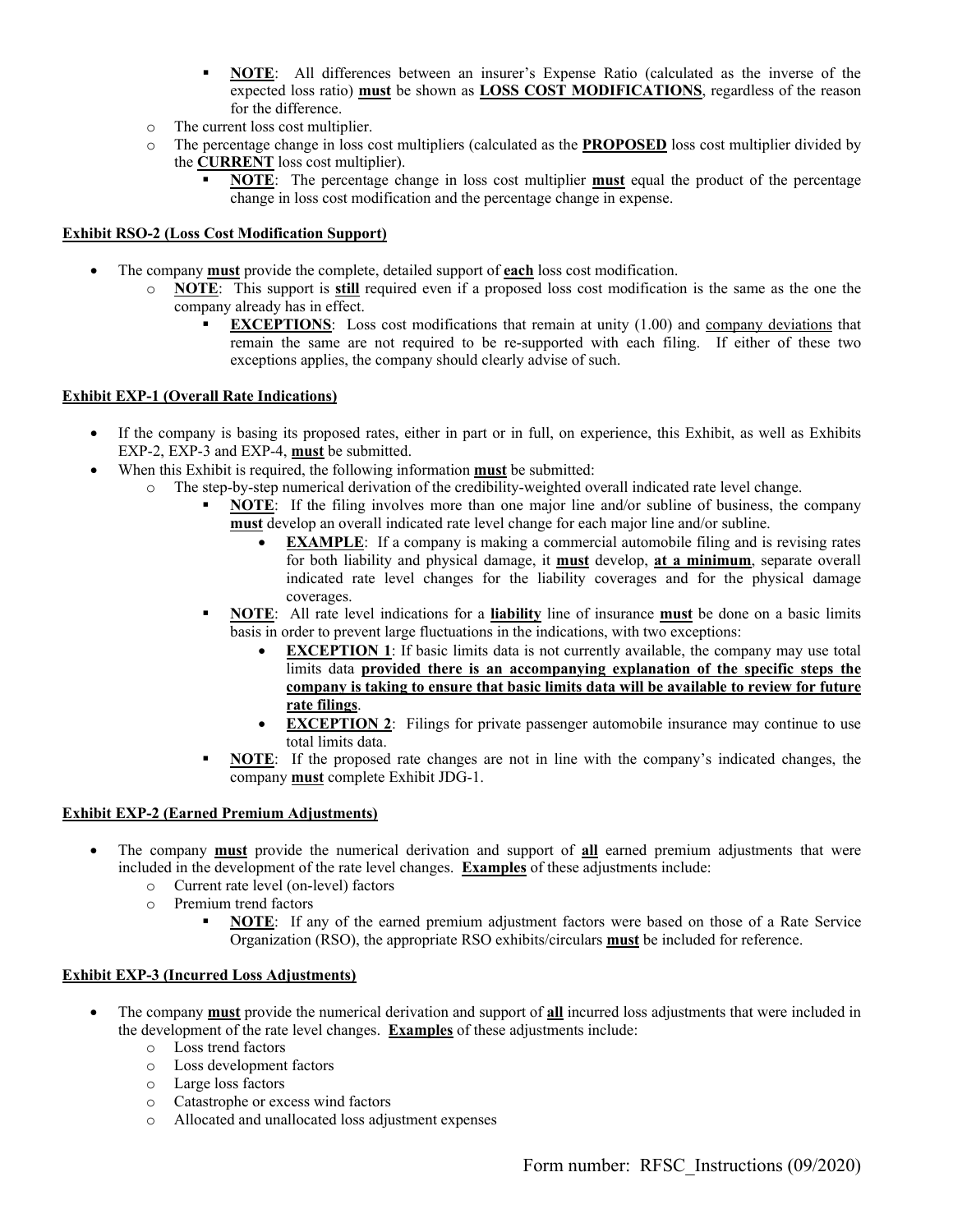**NOTE**: If any of the incurred loss adjustment factors were based on those of a Rate Service Organization (RSO), the appropriate RSO exhibits/circulars **must** be included for reference.

## **Exhibit EXP-4 (Credibility)**

- The company **must** provide the standard(s) for full credibility, as well as the methodology behind how the full credibility standard(s) were derived.
- The company **must** provide the actual numerical calculation of the credibility factor(s) that are used in the development of the overall and, if applicable, the coverage, class and territory rate level indications.
- If the data being used in not fully credible, the company **must** provide the step-by-step numerical derivation and support of the complement(s) of credibility.

## **Exhibit EXP-5 (Class & Territory Indications)**

- If the company is proposing changes by class and/or territory and has experience in such classes and/or territories, this Exhibit **must** be submitted (note that if the company does **not** have experience in such classes and/or territories, the company should refer to Exhibits JDG-1 and/or CMP-1 as applicable).
- When this Exhibit is required, the following information **must** be submitted:
	- o The step-by-step calculation of the indicated rate level change by class and/or territory. In doing so, the company **must** include, **at a minimum**, a credibility-weighted comparison of the raw loss ratio (unadjusted incurred loss divided by unadjusted earned premium) by class and/or territory to the overall (or base) class and/or territory experience.
	- o The complete, detailed support for the allocation of any statewide rate adjustment by class and/or territory (e.g. catastrophe load by territory).

#### **Exhibit EXP-6 (Rating Factor, Debit, Credit or Other Rating Charge Indications)**

- If the company is proposing changes to any rating factor, debit, credit or other rating charge, **including those contained in the company's rating rules**, (e.g., any rating element other than base rates, class rates or relativities or territory rates or relativities), and has experience associated with the rating factor, debit, credit or other rating charge, this Exhibit **must** be submitted (note that if the company does **not** have experience in such classes and/or territories, the company should refer to Exhibits JDG-1 and/or CMP-1 as applicable).
- When this Exhibit is required, the following information **must** be submitted:
	- o The step-by-step calculation of the indicated rate level change by rating factor, debit, credit or other rating charge. In doing so, the company **must** include, **at a minimum**, a credibility-weighted comparison of the raw loss ratio (unadjusted incurred loss divided by unadjusted earned premium) for the rating factor, debit, credit or other rating charge to the overall experience.
	- o **NOTE**: If the company is revising or newly implementing a minimum premium, the company **must** include the indicated minimum premium based on the associated fixed and variable expenses of the company.

#### **Exhibit SUPP-1 (Multi-Tier Programs)**

- **NOTE: This section applies to Multi-Tier Programs other than for Personal Automobile. If the company's multi-tier program is for Personal Automobile, the Personal Automobile Multi-Tier Filing Checklist must be completed and submitted.**
- For all newly proposed or revised multi-tier programs, the following information **must** be provided:
	- o The mutually exclusive and detailed initial eligibility criteria for each tier.
	- o The amount of the tier factors, as well as the complete, detailed support for these proposed factors.
	- o A detailed explanation of how current policies (if any) will be integrated into the multi-tier program.
		- **NOTE**: No existing policyholder may receive an increase as the result of the implementation of or revision to a multi-tier program.
	- o The company's proposed tier-movement rules that will apply to renewal policyholders.
	- o For homeowners insurance, a statement of how the proposed multi-tier program complies with Section 2351 of the New York Insurance Law.
- **NOTE:** If the company's multi-tier program uses credit, the company **must** indicate that it has complied with the requirements of Regulation 182 regarding the use of credit scoring. In doing so, the company **must** provide the corresponding Department file number of such Regulation 182 credit scoring filing (**in order to properly ensure the**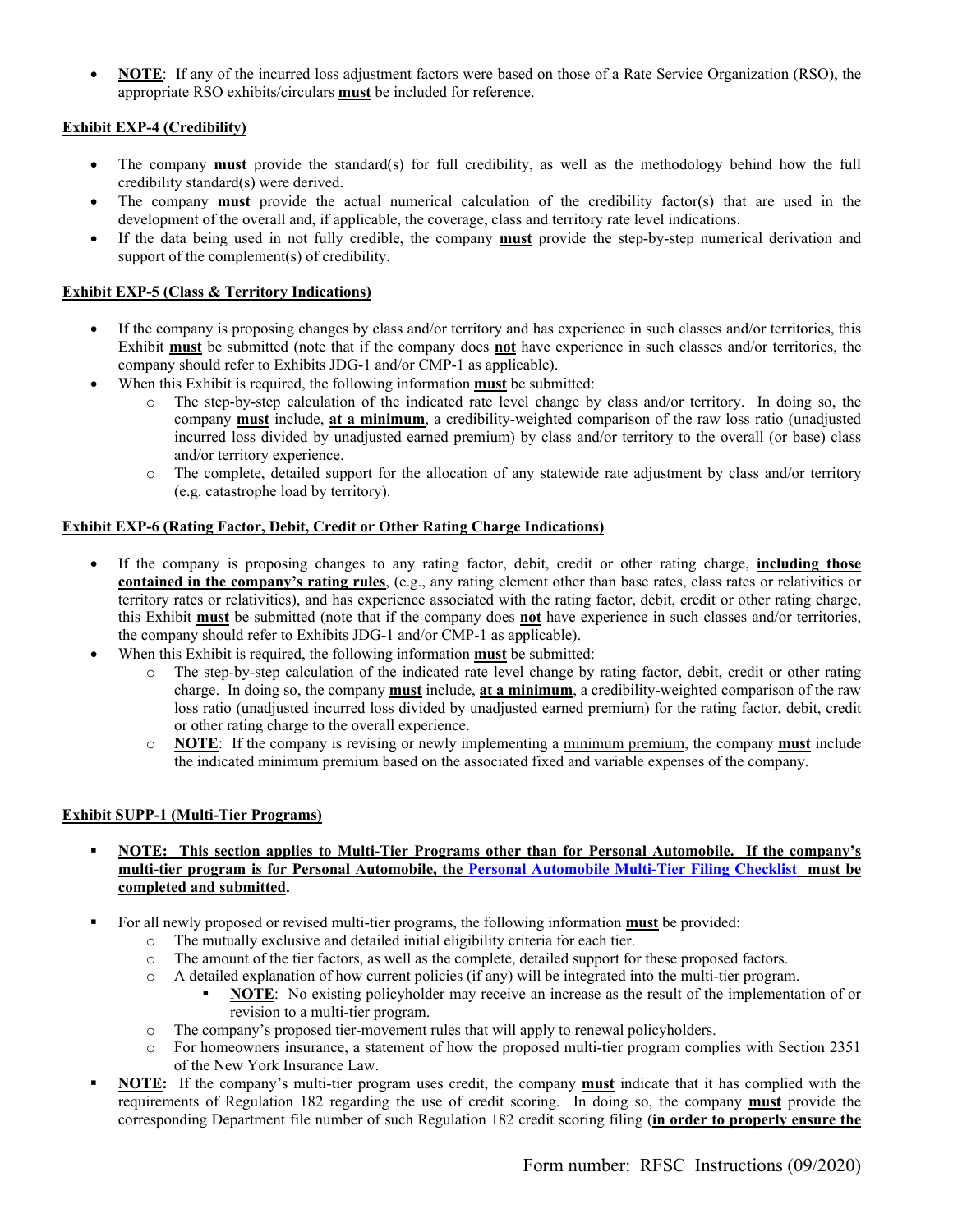## **confidential nature of Regulation 182 credit scoring filings, it is strongly recommended that the company not include material related to Regulation 182 in its regular rate filings**).

## **Exhibit SUPP-2 (Personal Lines Catastrophe Reinsurance Loads)**

- **NOTE**: Catastrophe reinsurance loads are only permissible for personal lines property filings that insure real property (e.g., homeowners, dwelling).
- If the company has included a catastrophe reinsurance load in the development of its personal lines property rate level indications, the following information **must** be provided:
	- o A complete copy of the catastrophe reinsurance agreement(s) that will be in effect for the period in which the proposed rates will apply (or the detailed cover notes to such agreement if the actual agreement document is not yet available).
	- o The step-by-step calculation of how the total cost of the catastrophe reinsurance agreement(s) was allocated to the company's New York personal lines property business if the catastrophe reinsurance agreement(s) cover more than one state and/or line of business.
	- o A step-by-step reconciliation of the premiums shown in the catastrophe reinsurance agreement(s) with those that are being allocated to the company's New York personal lines property business.
	- o The numerical calculation of the net (of recoveries) reinsurance load.
	- o The step-by-step calculations of the overall and territorial rate level indications excluding reinsurance.

## **Exhibit SUPP-3 (Homeowners Catastrophe & Hurricane Deductibles)**

- If the company is **newly proposing** a homeowners hurricane deductible(s), the following information **must** be provided (if the company already has catastrophe/hurricane deductible(s) approved and is only making revisions, the company **must** provide a copy of the existing catastrophe/hurricane deductible rule and provide only those items below that are affected by the proposed revision):
	- o A statement of whether the hurricane deductible(s) will be applied on a mandatory basis or at the option of the insured.
	- o A "John Doe" copy of a declarations page displaying the applicable percentage amount(s) **and** corresponding dollar amount(s), etc., in accordance with  $\S$ 74.1(a) of Regulation 159.
	- $\circ$  A copy of the disclosure notice(s), in accordance with §74.1(b) of Regulation 159.
	- o A copy of the applicable hurricane deductible endorsement(s).
	- o A detailed explanation of the necessity of the mandatory hurricane deductible(s).
		- **NOTE**: Competition is **not** an acceptable reason for the imposition of a mandatory hurricane deductible(s).
	- o A statement of how the hurricane deductible(s) affect the company's capacity to write new business in the affected areas.
	- o A breakdown of the company's book of business by percentage and number of policies (as compared to the rest of state) for the affected territories.
	- o If the company has proposed a 5% mandatory hurricane deductible, a statement of what criteria were taken into consideration in selecting the proposed hurricane deductible since this amount could be considered high.
	- o A statement of how close to the shore the company currently writes business in each of the affected territories.
		- **NOTE**: If there are different guidelines for different bodies of water in each affected territory, you must provide a listing of such.
	- $\circ$  Justification for the amount(s) of the proposed hurricane deductible credit(s).
	- o The hurricane deductible manual rating rule that indicates the following information:
		- the required hurricane deductible(s);
		- the areas/territories that would be affected by the hurricane deductible(s);
		- the circumstances under which the hurricane deductible will be applied (e.g., trigger, distance from shore in affected areas);
		- $\blacksquare$  the corresponding hurricane deductible credit(s)
- **NOTE**: The following guidance should be observed with any homeowners hurricane deductible program:
	- o The Department has approved hurricane windstorm deductibles based on either:
		- a category 1 or higher hurricane making landfall anywhere in the State of New York as determined by the National Weather Service; or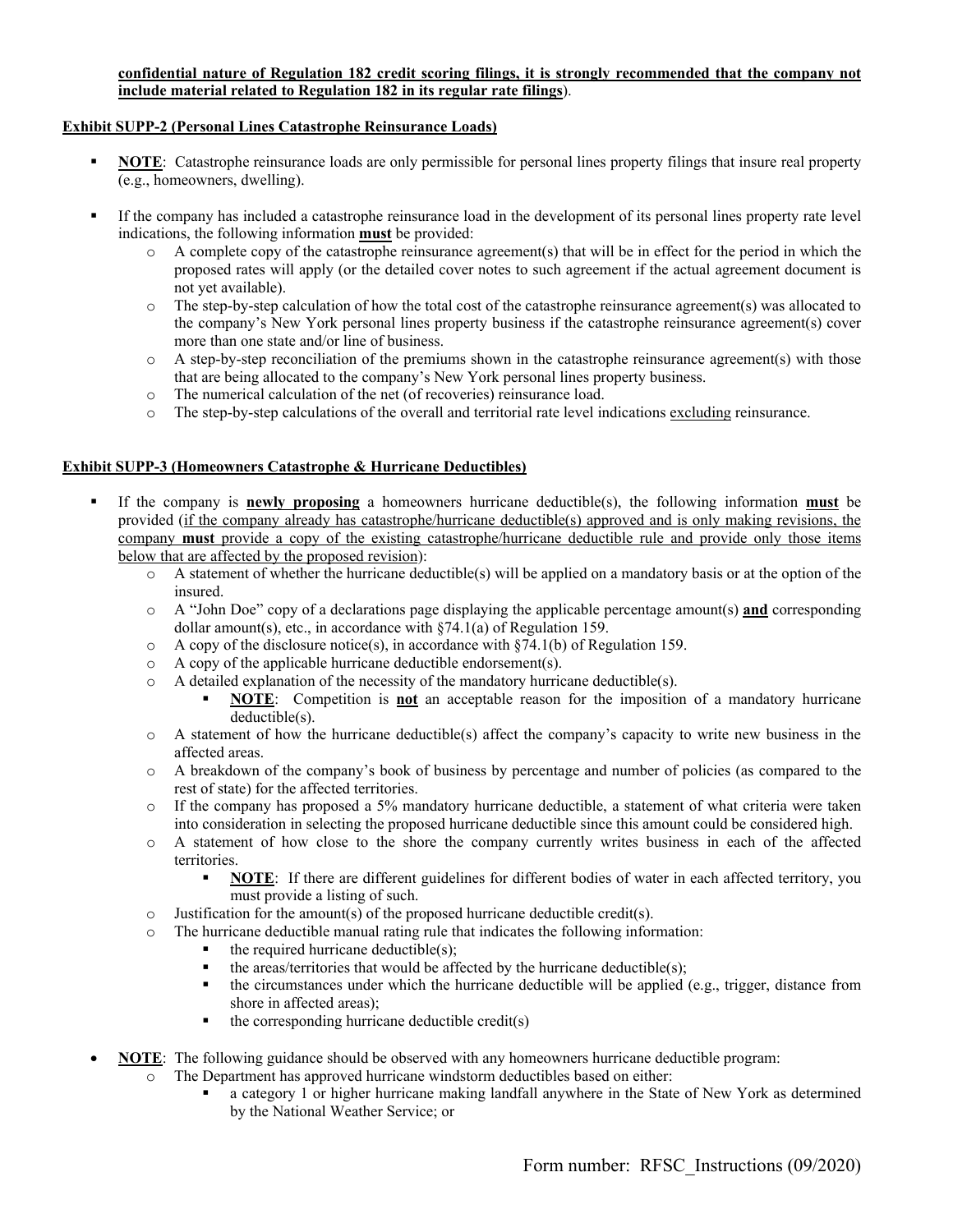- a hurricane making landfall outside of New York State but which is determined by the National Weather Service to be a category 1 or higher force winds **in the area (territory) within New York State in which the losses occur**.
- $\circ$  Implementation of a mandatory hurricane deductible is subject to all the applicable provisions of §3425 of the New York Insurance Law including the three-year required policy period.
- o Pursuant to Circular Letter No. 11 (1993), windstorm deductibles may only be applied to homeowners' policies. The deductible may not be applied to Renters' policies, since there is no Dwelling coverage and since renters' policies are not considered homeowners' policies as defined in §2351(a) of the New York Insurance Law.
- $\circ$  In order for a hurricane deductible to apply, the risk must be located in one of the following counties: Kings (Brooklyn), Queens, Richmond (Staten Island), New York (Manhattan), Bronx, Westchester, Nassau or Suffolk.
- $\circ$  In accordance with Supplement to CL 11 (1993) attachment A, a 10% hurricane deductible may be applied only on an insured-optional basis and only to homes with a replacement cost value of at least \$500,000; the corresponding premium credit may not exceed 15%.
- o Hurricane deductibles may not be applied to Coverage D (Loss of Use), in accordance with Circular Letter No. 11 (1993).

#### **Exhibit JDG-1 (Explanation of Key Areas of Judgment)**

- If the company is basing any part of its proposed rates on judgment, or when the proposed rates are not in line with the company's experience indications as developed on Exhibit EXP-1, this Exhibit **must** be submitted.
- When this Exhibit is required, the following information **must** be submitted:
	- o A **detailed explanation** of the judgment process the company considered in determining the proposed rates, being as **specific** as possible.
		- **NOTE**: The company **must** satisfy its burden under Article 23 of the NYIL and be able to **clearly demonstrate** through its detailed explanation that the proposed rate, rating factor, debit, credit or other rating charge is adequate, not excessive and not unfairly discriminatory.

## **Exhibit JDG-2 (Raw Loss Experience)**

- In those instances when Exhibit JDG-1 has been completed, and when the company has historical experience (New York or countrywide) for any of the classes for which a proposed rate, rating factor, debit, credit or other rating charge will apply, the company **must** provide the following:
	- o The latest 5 individual years (or as many individual years as are available) of raw experience (i.e., unadjusted earned premiums and incurred losses by year).
	- o A detailed explanation of why the company has chosen not to rely on its experience as the primary basis of support.
		- **NOTE**: If the company feels its data is not credible, it **must** substantiate this belief by using a credibility formula to determine the actual credibility of the data.

## **Exhibit CMP-1 (Company Analysis)**

- If the company has relied on one or more competitors in arriving at any of the proposed rates, rating factors, debits, credits or other rating charges, this Exhibit, as well as Exhibit CMP-2, **must** be submitted.
- When this Exhibit is required, the following information **must** be submitted:
	- o A detailed narrative that explains why each competitor was chosen. This narrative **must** include, **at a minimum**, a comparison of the following:
		- The major coverage provisions of the company and the competitor(s).
		- The agency distribution system of the company and the competitor(s).
		- The target market of the company and the competitor(s).
		- The market share of the competitor(s) for the classes of business in which the company will focus its writings.
		- The date and Department File Number in which the rates for each competitor were approved/acknowledged for use in New York State.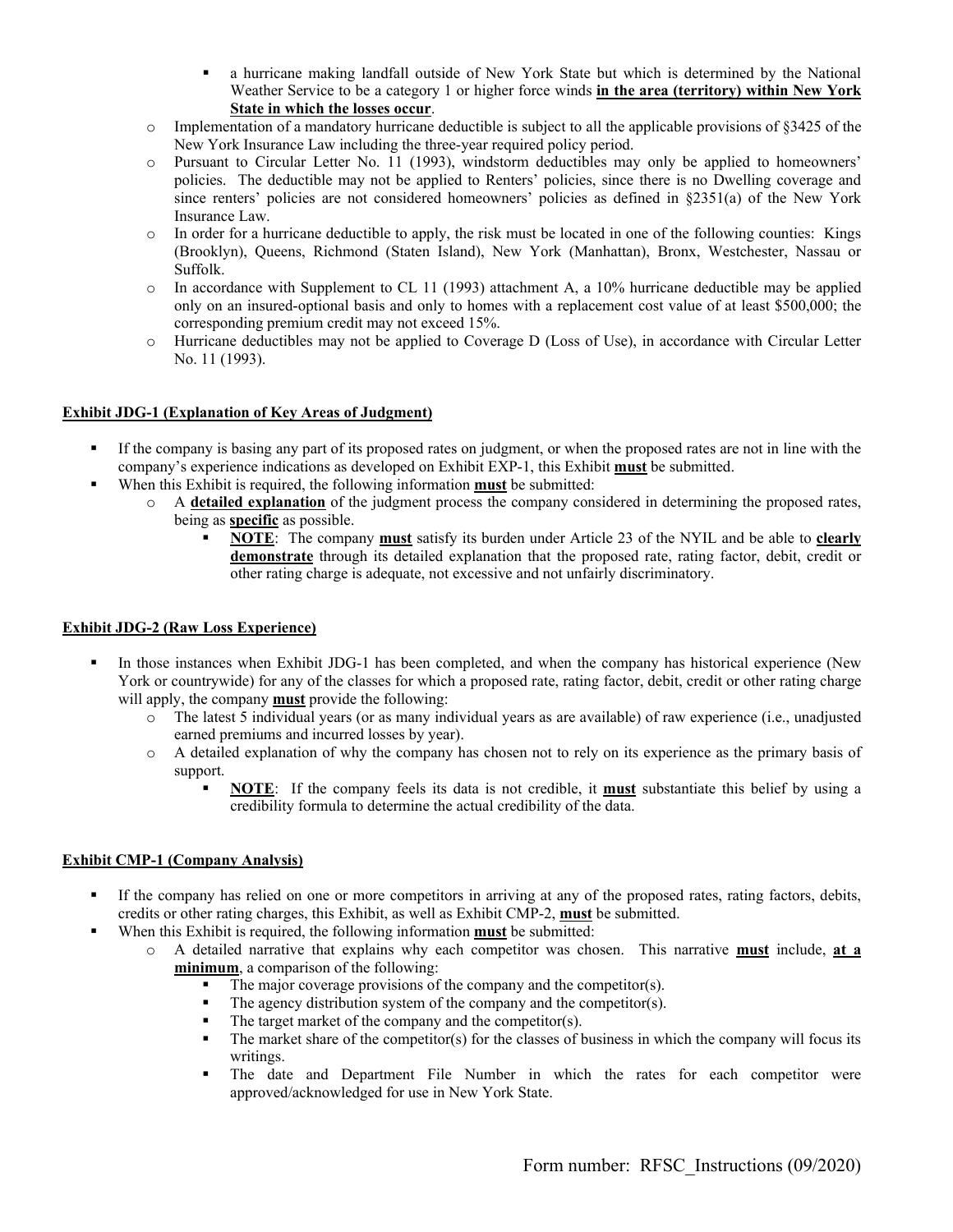# **Exhibit CMP-2 (Base Rate & Rating Factor Comparison)**

- In those instances when Exhibit CMP-1 has been completed, this Exhibit **must** be submitted.
- When this Exhibit is required, the following information **must** be provided:
	- o A comparison of all newly proposed and/or revised rates, rating factors, debits, credits or other rating charges with the corresponding rates, rating factors, debits, credits and other rating charges of each competitor.
	- o A comparison of the company's total expense provision (ELR) with the total expense provision (ELR) of each competitor.
	- o A statement as to whether the proposed rates, rating factors, debits, credits or other rating factors are **all**  identical to those of the competitor(s), or whether there are any deviations/modifications.

# **Exhibit CMP-3 (Rate Analysis)**

- If the company's proposed rates, rating factors, debits, credits or rating factors are not identical to those of the competitor(s), as noted in its statement required by Exhibit CMP-2, this Exhibit **must** be submitted.
- When this Exhibit is required, the following information **must** be provided:
	- $\circ$  A step-by-step explanation of how the company used the competitor(s) rates to determine its own rates.
		- **EXAMPLES**: If the company's proposed rate for a particular class is 10% higher than a competitor, the company might explain and justify that the exposure under its policy is somewhat higher than under the competitor's policy, thus warranting a somewhat higher rate. Also, if the company's expenses are 5% lower than a competitor, the company might deviate downward from the competitor's rates by 5%.

## **Exhibit CMP-4 (Raw Loss Experience)**

- If the insurer has historical experience (New York or countrywide) for any of the classes for which a proposed rate, rating factor, debit, credit or other rating charge will apply, the company **must** provide the following:
	- o The latest 5 individual years (or as many individual years as are available) of raw experience (i.e. unadjusted earned premiums and incurred losses by year).
	- o A detailed explanation of why the company has chosen not to rely on its experience as the primary basis of support.
		- **NOTE:** If the company feels its data is not credible, it **must** substantiate this belief by using a credibility formula to determine the actual credibility of the data.

## **Exhibit RP-1 (Rating Plans)**

- **NOTE**: This section refers to rating plans as defined by Section 161.1 of Regulation 129 (e.g., Experience, Schedule, Expense Reduction).
- If the company is proposing a **new or revised** rating plan, the following information **must** be provided:
	- o A complete copy of the proposed rating plan(s).
		- **NOTE**: Even if the insurer is adopting a rating plan from a Rate Service Organization (RSO) without modification, a complete copy of the RSO rating plan, including all applicable New York exception pages, **must** be submitted.
- If the company is proposing a **revised** rating plan, the following additional information **must** be provided:
	- o A complete copy of the current rating plan(s), marked-up where feasible to reflect the changes in the proposed rating plan(s)
		- **NOTE**: In the event the proposed rating plan(s) differ significantly from the current rating plan(s), a list of the significant differences between the current and proposed rating plan(s) **must** be submitted.
- **NOTE**: The company's rating plans **must** be in compliance with the following rating plan requirements, as set forth in Section 161.8 of Regulation 129:
	- o The use of all rating plans is mandatory and applied uniformly in a non-discriminatory manner.
	- o The rating plan meets the statutory premium eligibility requirements prior to application to an insured risk.
	- o For **Schedule and/or IRPM** rating plans:
		- The adjustments are not already reflected in the base rate.